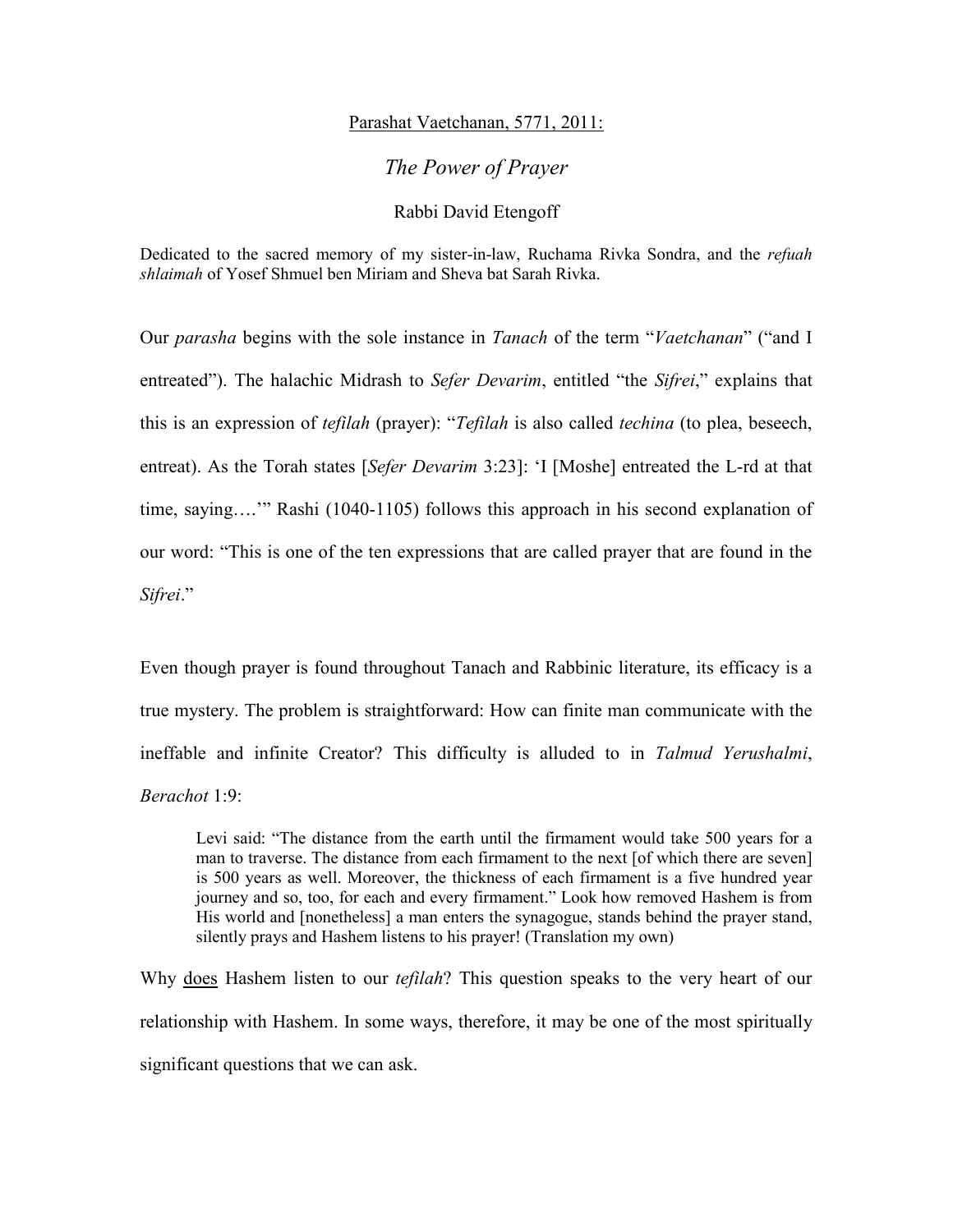My rebbi and mentor, Rabbi Joseph B. Soloveitchik *zatzal* (1903-1993), wrestled with this question on numerous occasions. At first glance, he suggested, one might think that Hashem hears our prayers today because of *zechut avot* (the merit of our Patriarchs). The Rav notes, however, based upon *Talmud Bavli*, *Shabbat* 55a, that during the time of the prophet Yechezkel (sixth century BCE), *zechut avot* actually ceased to exist as a causal behavioral factor between Hashem and ourselves. In his view, the merit of our Patriarchs could only extend so far. After many generations, we radically strayed and distanced ourselves from that for which Avraham, Yitzchak, and Yaakov originally stood. We, therefore, became different in kind and degree from what the Patriarchs had been. As a result, Hashem stopped looking upon us as the recipients of our forefathers' extended merit.

This, then, forces the question once again: Why does Hashem listen to our *tefilah*? Rav Soloveitchik responded to this query by citing Rabbeinu Tam's (1100-1171) cogent comment (*Talmud Bavli*, *Shabbat* 55a, s.v. *u-Shmuel*): "*Zechut avot tamah, aval brit avot lo tamah*." This means even though *zechut avot* has ceased, we will always have *brit avot* (the Promise and Covenant of the Patriarchs). What, however, does the term "*brit avot"*  actually mean?

The Italian rabbi, Bible commentator, philosopher and physician, Rabbi Ovadiah ben Yaakov Sforno (approximately 1475-1550), explained the nature of *brit avot* in the following fashion:

The three-fold thread of Avraham, his son [Yitzhak], and his grandson [Yaakov] enabled the entire world to be filled with Hashem's glory as a result of their calling upon His name. Based upon their actions, they found favor in His eyes, and G-d established a *brit*  (covenant) with them to be their G-d, and their children's G-d, for all eternity. Included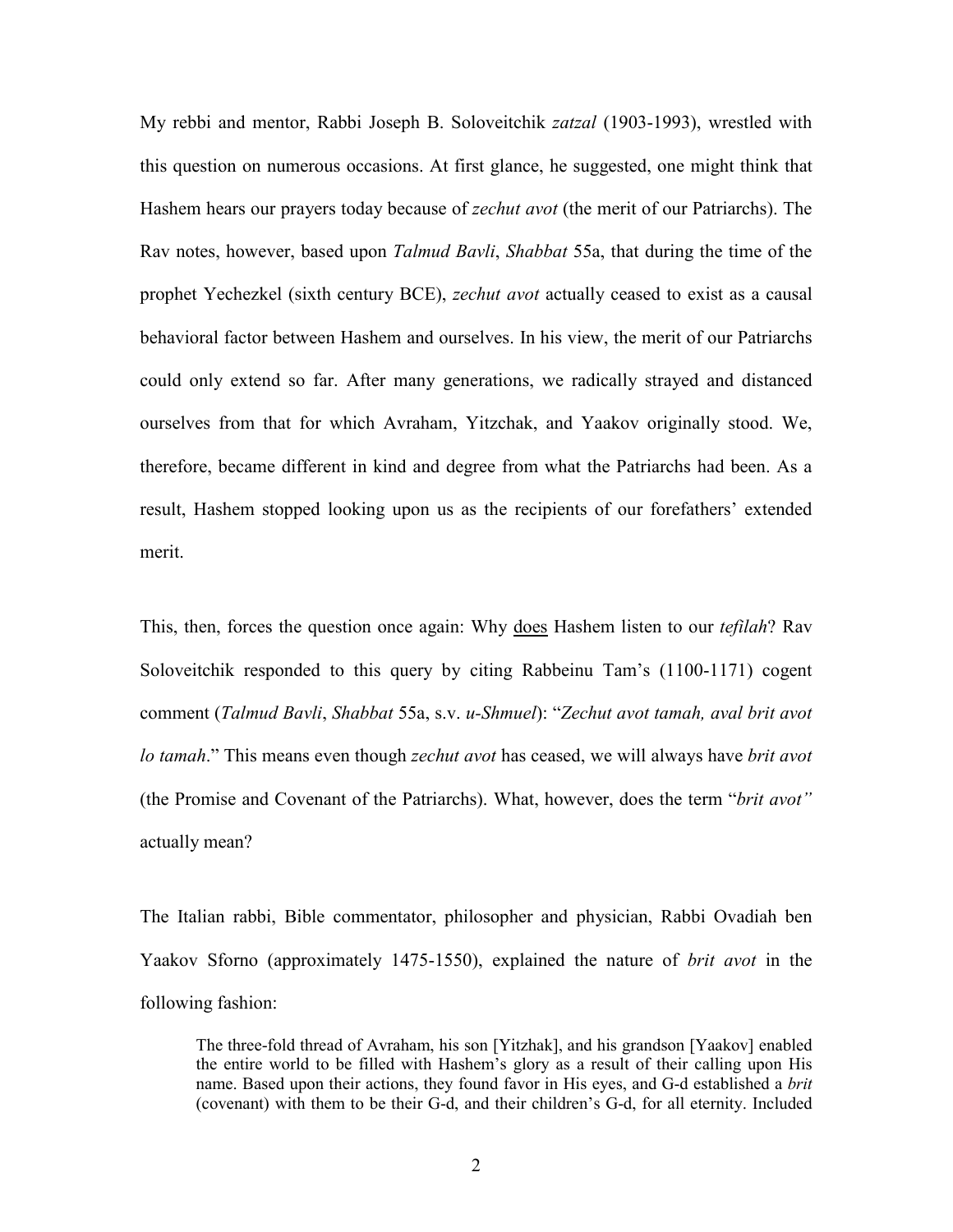within this covenant is a place for their future offspring, for the time when they will become a nation. It is a place that is sufficient for the ingathering [of all their heirs], and therein, they will become a singular nation to serve Him shoulder to shoulder [i.e. with one heart and mind]. (*Introduction to Sefer Bereishit*, *Sepere shlishit*, translation and brackets my own)

Allow me to outline the main points of this singularly significant passage:

- 1. Avraham, Yitzhak, and Yaakov essentially introduced G-d's presence to the entire world.
- 2. Subsequently, the Patriarchs found favor in the Al-mighty's eyes and were rewarded with a unique covenant.
- 3. The covenant stated that G-d would be the G-d of the Patriarchs and their offspring for all eternity, and that He would bestow His land to them (Israel) when they would become a nation, so that they could serve him in loyalty and heartfelt service.

Clearly, according to Rabbi Ovadiah Sforno and those who follow in his footsteps, the *brit avot*, unlike *zechut avot*, is not contingent upon our behavior. Instead, Rav Soloveitchik suggests, it is an unconditional juridical agreement that can never be abrogated. Hashem absolutely promised that He would always relate to us in a manner that reflected the terms of this original contract – no matter how far we might stray. *Brit avot*, therefore, is the unbreakable and immutable agreement to which *B'nai Yisrael* and Hashem are both party. Hashem obligated Himself to treat us for evermore as *Knesset Yisrael*, the mystical and grand trans-historical entity that began with our forefathers in the lonely and desolate deserts of *Eretz Yisrael*. Since each of us is an indispensable component of *Knesset Yisrael*, He listens to each of our prayers when they are uttered in an earnest and sincere fashion. In a word, the *brit avot* is *leolam voed* (forever). It is our assurance that we will always have a voice that will be heard. (Based upon Rabbi Joseph